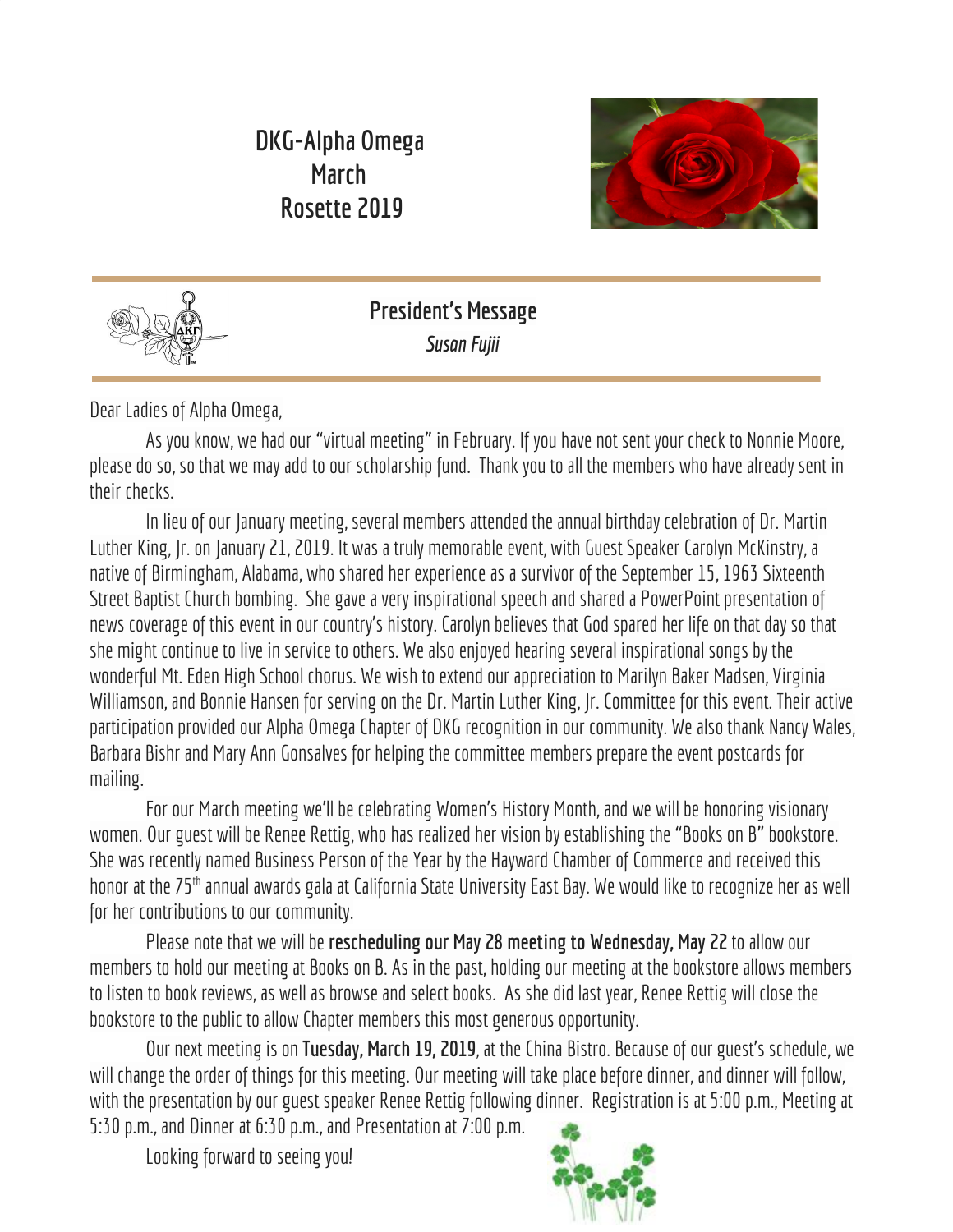

**Alpha Omega Chapter, Delta Kappa Gamma**

*Marilyn Baker-Madsen, Recording Secretary* 

January - No minutes as we attended the MLK Jr Event at Chabot College

February - Virtual Meeting



 **March 19 MEETING**

**We hope tosee you atour next meeting. Please click below to RSVP.**

China Bistro 22436 Foothill Blvd, Hayward Registration at 5:00. Dinner at 5:30. Meeting following. Please click on the RSVP link below.



**<https://goo.gl/forms/elJZMOkfGXtT3xl12>**

(It helps to right click on the link and then select "open link. Or you can copy the link and paste it in your browser.) If for some reason you are unable to open the link, please contact Nonnie Moore at 510-507-2944 or email [nonniemoore303@gmail.com](mailto:nonniemoore303@gmail.com).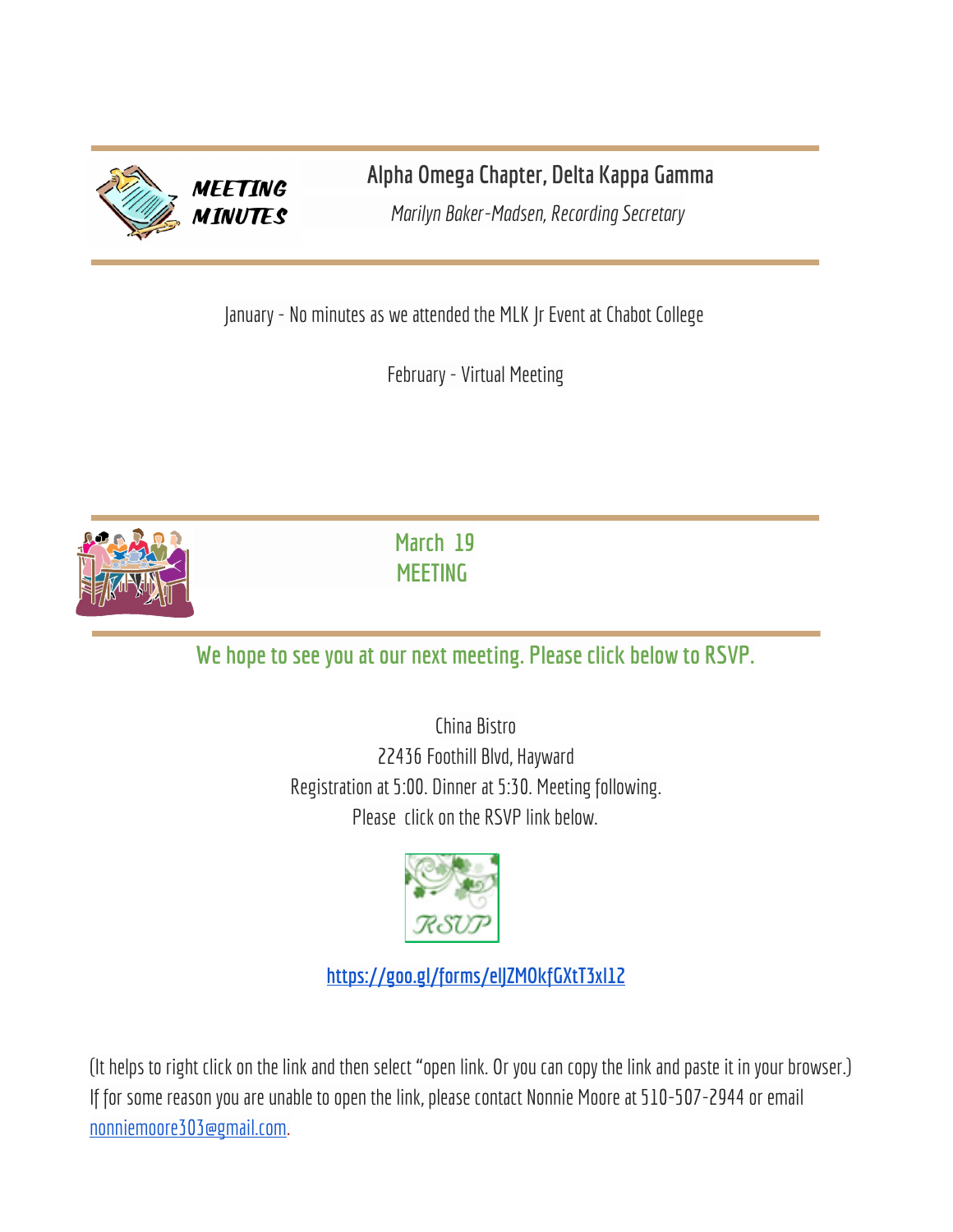| <b>KEEP</b><br>CALM<br><b>OTE ME</b><br>EASUREF                      | <b>Treasurer's Report</b><br>By Nonnie Moore |
|----------------------------------------------------------------------|----------------------------------------------|
|                                                                      | <b>March 2019</b>                            |
| Beginning Balance, 2-10-19                                           | \$1910.94                                    |
| Expenditures<br><b>Total Expenditures</b>                            | 0.00<br>\$                                   |
| Receipts<br>Mixed Bag Fundraiser<br>Virtual for Scholarships<br>Dues | \$550.00<br>\$455.00<br>\$89.00              |
| <b>Total Receipts</b>                                                | \$1094.00                                    |
| Ending Balance, 3-5-19                                               | \$3004.94                                    |

# **\$\$ Alpha Omega Money News\$\$**

Years ago, Alpha Omega voted to designate February as *Virtual Meeting Month*. Members stay athome and send their checks for the dinner (\$25) to the Treasurer to bolster our Scholarship Fund. Generally we collect around \$700. If every member donates, we would collect \$1050!

The following members have already supported the Scholarship Fund with their contributions: \$\$ Janie, Gloria, Mary Ann, Donna G., Barbara, Virginia, Nonnie \$\$

Don't be left behind! Send your check for \$25 to Nonnie Moore, 3309 Streamside Circle #303, Pleasanton, CA 94588. Thanks so much!



### **\$\$ Dues Money News\$\$**

2019 has been chosen as the year to change dues collection from fall to spring. So... I'll be collecting your 2019-2020 dues in April and May. Start saving now! More info to come.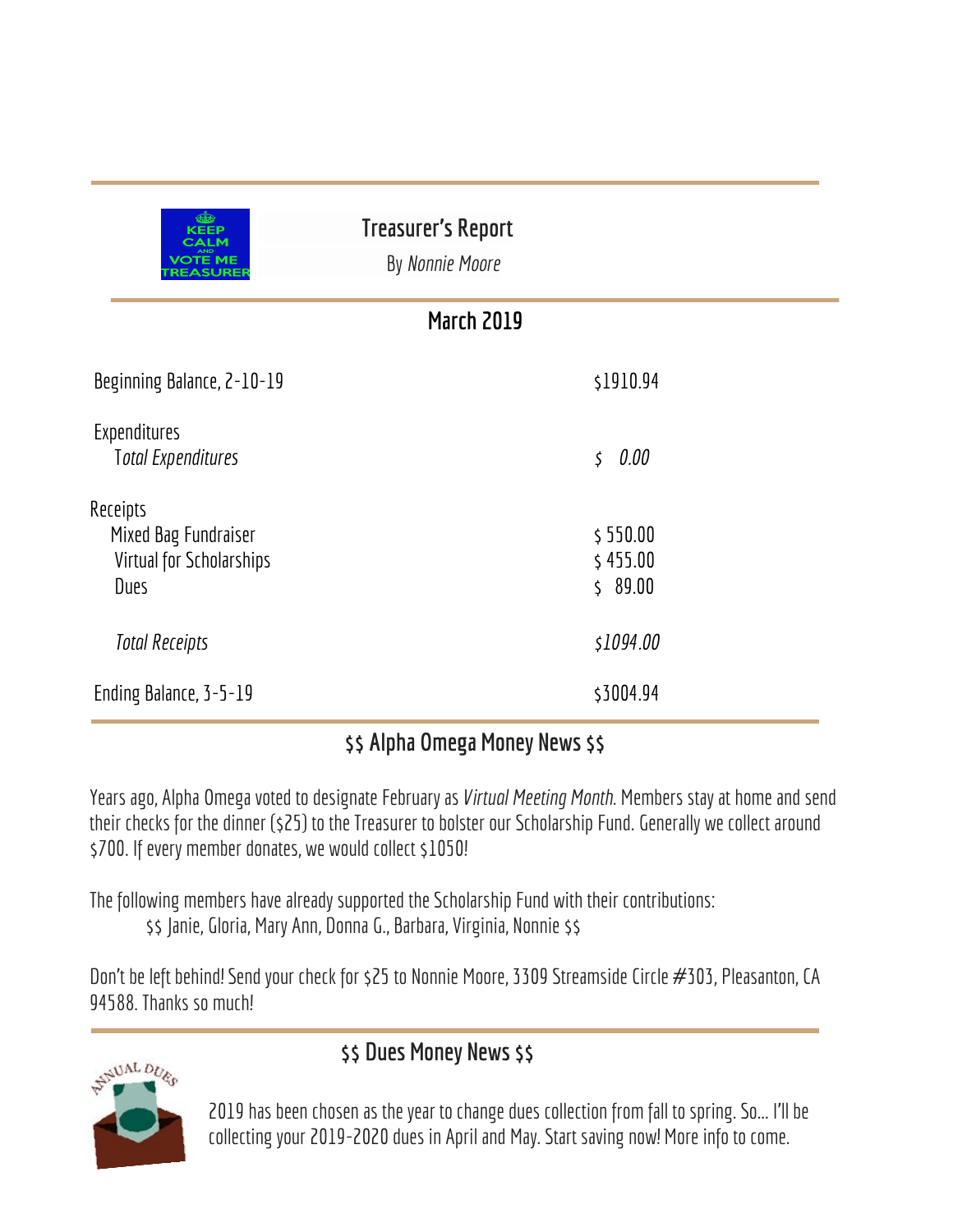

# **Legislative Report**

*By Nancy Wales*

It's March already and Spring Break is within sight. Hang in there, working teachers!

It is with much regret that I must begin this report with a plea for help. For many years the Legislative Committee, Sandy Daly, Stephanie Magallon and I have been writing these reports for every Rosette. Stephanie has taken a break from her membership and Sandy has moved out of state. So we are now me. I have some new responsibility in my life, too. So I am asking someone to please step up and join me on the Legislative Committee. It's not good for our group to see things only from my perspective. So I begin this month asking for your help. I don't want to resign but I may need to do that without some help coming my way.

The Oakland Teachers strike is a blatant reminder of how poorly teachers are paid while trying to live in the Bay Area. As I write this, a settlement has been reached but not yet ratified by the membership. I hope the money can be found that is promised to the teachers. I am concerned that class size is to be reduced by only one. However, there is a severe teacher shortage in the state and the pipeline of new teachers is at a slow drip.

#### News from the a Federal Level

#### **PROTECTING THE VOTE**

The very first act introduced in this session of Congress is For the People Act of 2019 (H.R.1). With 236 cosponsors it should pass the House in some form. The act sets forth actions which would protect the right to vote. The act has three categories 1) voting, 2) campaign finance and 3) ethics. It has been referred to several committees. This is one to watch for all of us.

#### News from the State Level

In early December, the California Supreme Court heard oral arguments in the three cases challenging the California Rule. The California Rule is the current legal interpretation that vested retirement benefits are part of the employment contract and cannot be changed by either party without mutual agreement. The three cases are referred to as the Marin case, Tri-county case and the CalFire case. All three cases relate to reductions in retirement benefits made by the Public Employees' Pension Reform Act (PEPRA) in 2012. The legal issues are:

- Are the benefit reductions being made to "vested" benefits that areguaranteed by the California Rule?
- If they areguaranteed benefits, may they be reduced by the state without mutual agreement from the employee? (i.e. can the California Rule can be modified by legislative action?)

The court will have many options in considering the cases. For simplicity sake the options will be summarized in three broad categories. The first option is to find the benefits that were reduced to be not vested. In this option, there is no effect on the California Rule because the Rule only protects vested benefits. Consequently, reductions to non-vested benefits are permissible. The second option is to determine the reduced benefits were vested and confirm the California Rule. That action would overturn the parts of PEPRA challenged in the three cases and end the reductions. The last option is to find the reduced benefits were vested and also find that they canbe modified by the Legislature over objections from the employees. This option would overturn the California Rule and place all current benefits at risk. This option would give a jump start for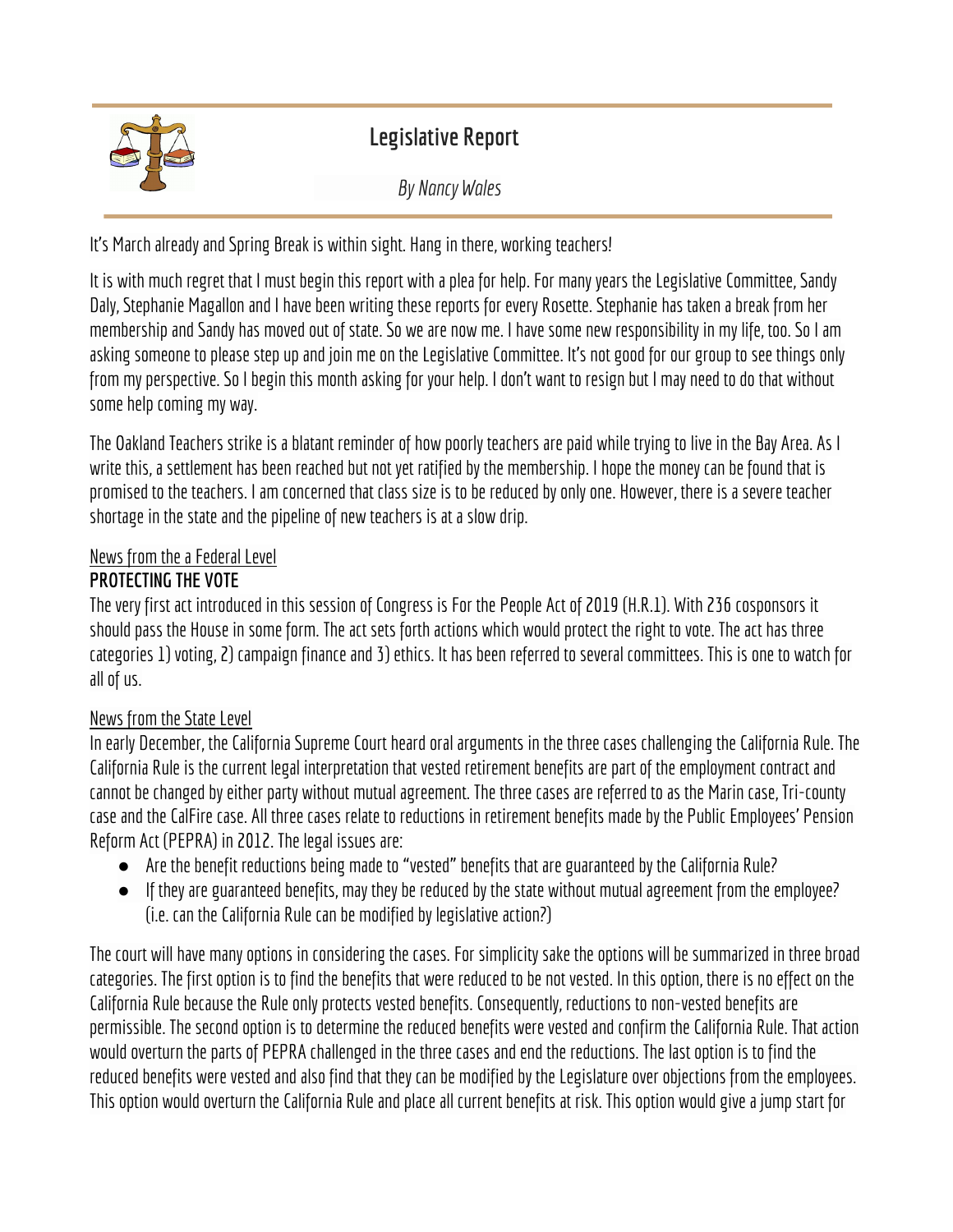the people who want to eliminate the current public employee benefit structure. Overturning the California Rule could result in a 2020 initiative to make it easier to cut benefits and harder to protect benefits.



# **Book Notes**

*Marilyn Baker-Madsen*

The Library Book, by Susan Orlean, author of The Orchid Thief, is an extraordinary storyteller and a master researcher who gives us as many stories as we might find at a library, and more! The first and foremost story is that of the devastating fire at the Los Angeles Public Library in April 1986; however, that story becomes a springboard into the mystery of the fire and by who or how it might have been started. There is the biography of Harry Peak, who was a person of interest in the arson investigation. There are stories of many of the Library Directors, the good, the famous, the infamous and the downright crazies over the historic span of the Library's history. There are historical accounts of other library fires including the burning of the library in Alexandria. Through the pages of this book, we experience the dramatic changes as Los Angeles transforms from an agricultural berg to the sprawling and bustling city it is today. This book is also a grand salute to libraries and their staffs and it underscores the necessity for free public libraries even in this age of digital dependence and especially as our current way of life leads to more social isolation.

The Library Book is that rare composition where fact based research leads to incredibly rich and gripping stories and characters. It is a tribute to the author's mother and the fond memories she has of visiting her local public library with her mother as a child, to the people who devote their lives to running and staffing libraries, and to libraries all over the world and their importance throughout history and the vital role they play today. I was hard pressed to put this book down – it was that good!

Unsheltered, by Barbara Kingsolver, explores the exponential ways that humankind can become "unsheltered" with the clever literary convention of alternating chapters about two families in two centuries who live in the same location in Vineland, New Jersey. Willa Knox, a journalist, finds herself adrift after the magazine she worked for folds. Her tenured, professor husband's college has closed. As the bottom falls out of their lives and debt mounts, a last hope arrives in an inherited house that is falling apart. Add to the mix of this relocating family, a very cranky, opinionated, and disabled father-in-law; a daughter who is an enigma and a son and grandson dependent on them following a tragic death. Willa finds an unlikely ally in her daughter who steps in to help in caregiving to both her grandfather and her new nephew. Willa emerges through the chaos as a changed yet stronger person.

In an earlier century, we meet Thatcher Greenwood, a newly wed who gains a teaching position in the town where his mother-in-law is able to move Thatcher, and her daughters, back into the house she left when her husband died. Thatcher becomes immediately alarmed that the elegant house is not sound and his worries are immediately dismissed by his new bride and her mother. Thatcher is a science teacher who is being forced by his employer to teach a doctrine that goes against his commitment to honest investigations like those proven in the works of Charles Darwin. Thatcher develops friendships with a woman scientist who lives next door and a newspaper editor who is exposing the fallacies of the town founder and his sycophants, and, ultimately, Thatcher must follow his heart and convictions.

The families and supporting characters in these parallel stories of life in unpredictable times, illustrate what happens when the foundation of a house, of an institution and of a way of life are eroded by human or natural causes. In this amazing piece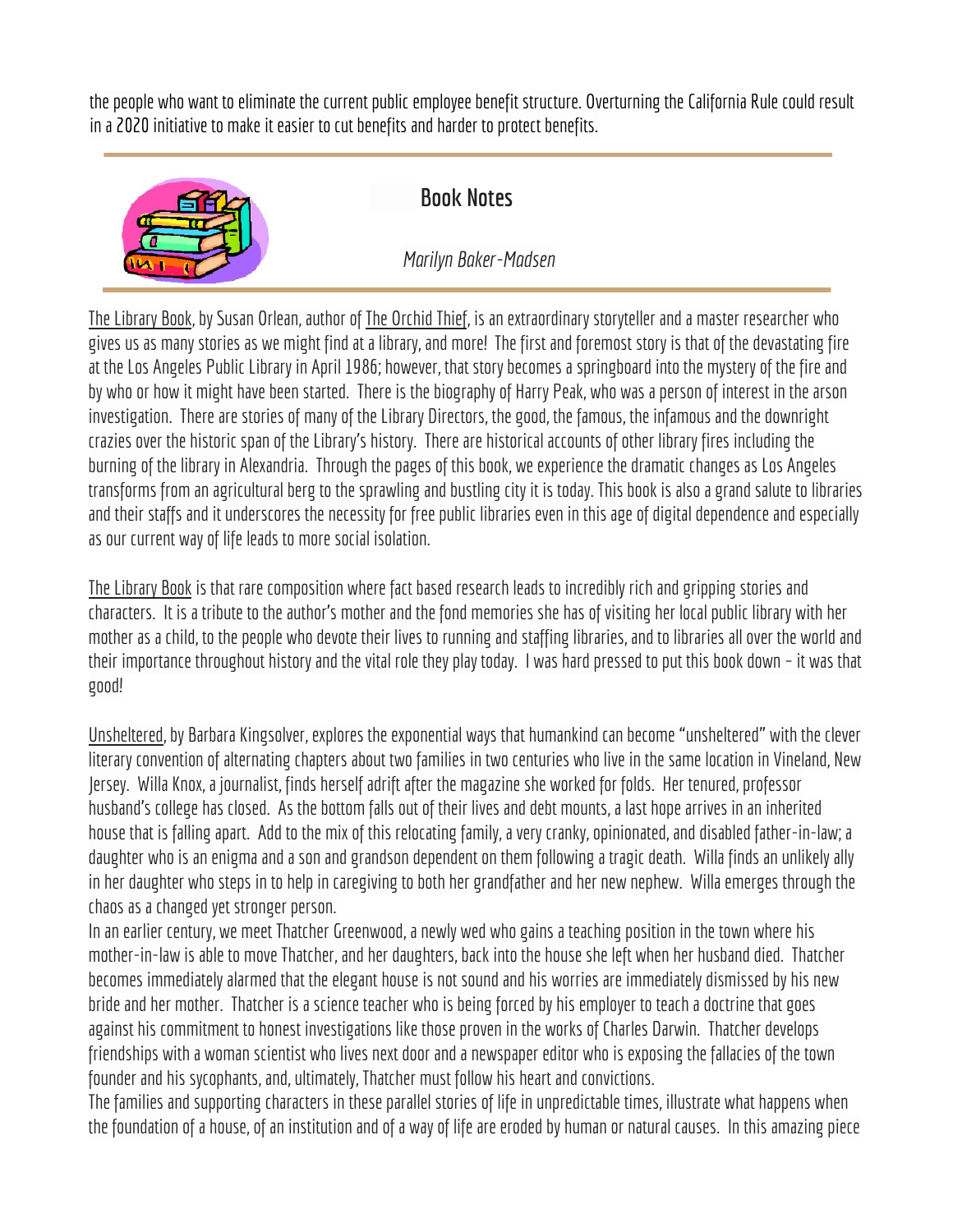of literary fiction, Kingsolver brings our attention the social matters we find ourselves facing in these politically unpredictable times. Unsheltered is an ultra-relevant book for today with an underlying message of hope and positive change.



# H

# **DKG Alpha Omega Highlights**



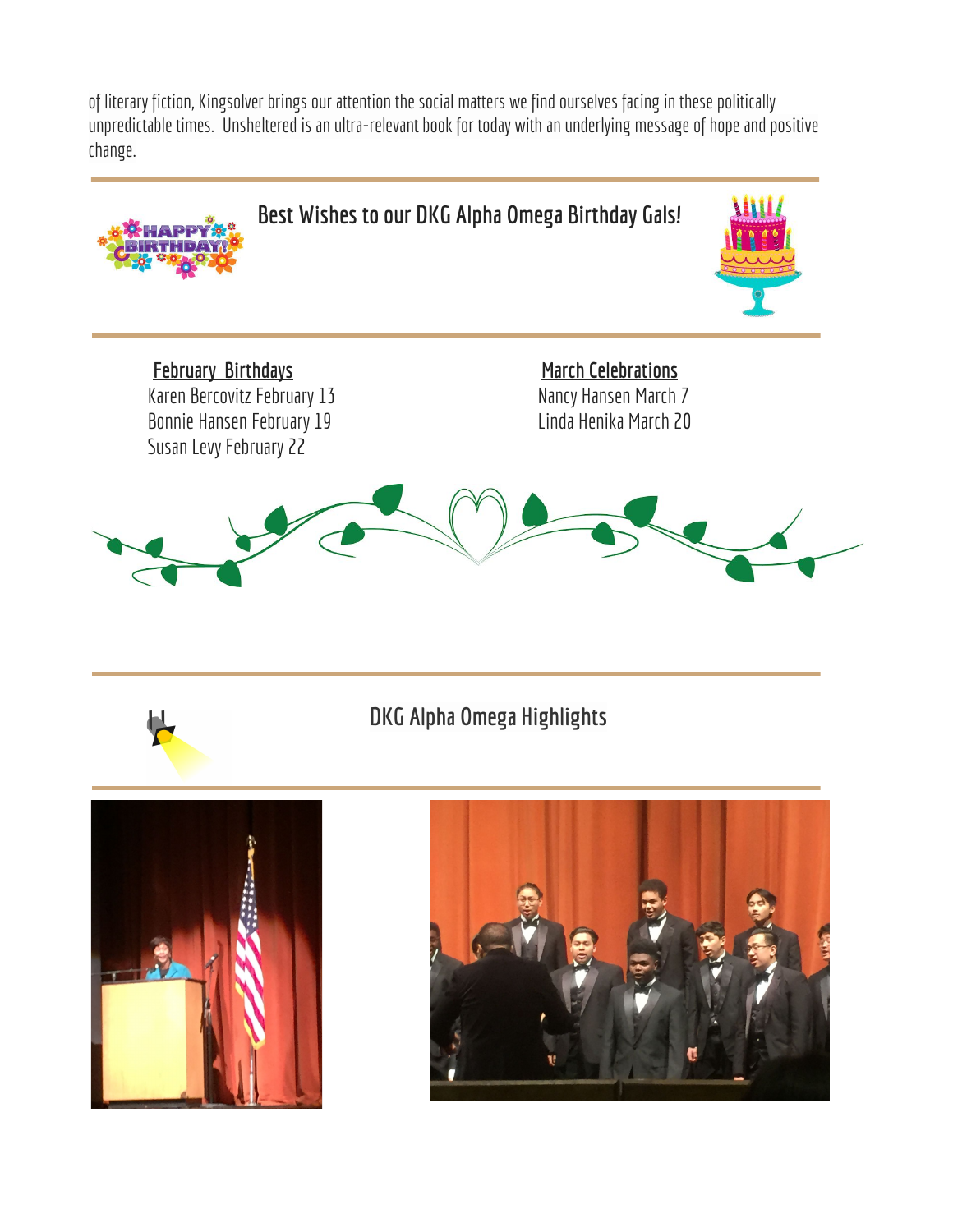Carolyn McKinstry delivered the keynote address Mt. Eden High School Choir At the MLK celebration at Chabot College



# **Alpha Omega Chapter Calendar 2018 - 2019**

| September 17      | Chapter Meeting at Chef's Experience China Bistro                                                                                                                                                     |
|-------------------|-------------------------------------------------------------------------------------------------------------------------------------------------------------------------------------------------------|
| October 27        | Chapter Fundraiser - Dublin Savers, 7117 Regional St.,, Dublin from 1:00-2:00<br>If you can't drop off the items you collected, contact a driver and arrange to<br>have them take your items for you. |
| October 30        | <b>Chapter Meeting</b>                                                                                                                                                                                |
| November 1        | Penne Ferrell Fund Literacy Award<br>Deadline for Submission                                                                                                                                          |
| November 27       | <b>Chapter Meeting</b>                                                                                                                                                                                |
| December 1        | <b>Blanket Making Party at Janie's</b>                                                                                                                                                                |
| December 1        | Distinguished Career/Professional Service Award<br><b>Deadline for Submission</b>                                                                                                                     |
| December 1        | Distinguished Service to DKG California<br>Deadline for Submission                                                                                                                                    |
| December 11       | <b>Tentative Holiday Party</b>                                                                                                                                                                        |
| December 31       | Scholarship Grants/Awards<br>Deadline for Submission                                                                                                                                                  |
| January 21        | Chabot College - Martin Luther King, Jr. Event                                                                                                                                                        |
| February          | <b>Chapter Virtual Meeting</b>                                                                                                                                                                        |
| March 1           | Chapter Service Award<br>Deadline for Submission                                                                                                                                                      |
| Tuesday. March 19 | <b>Chapter Meeting</b>                                                                                                                                                                                |
| Tuesday, April 30 | <b>Chapter Meeting</b>                                                                                                                                                                                |
| May 3-5           | California Convention in Burlingame                                                                                                                                                                   |